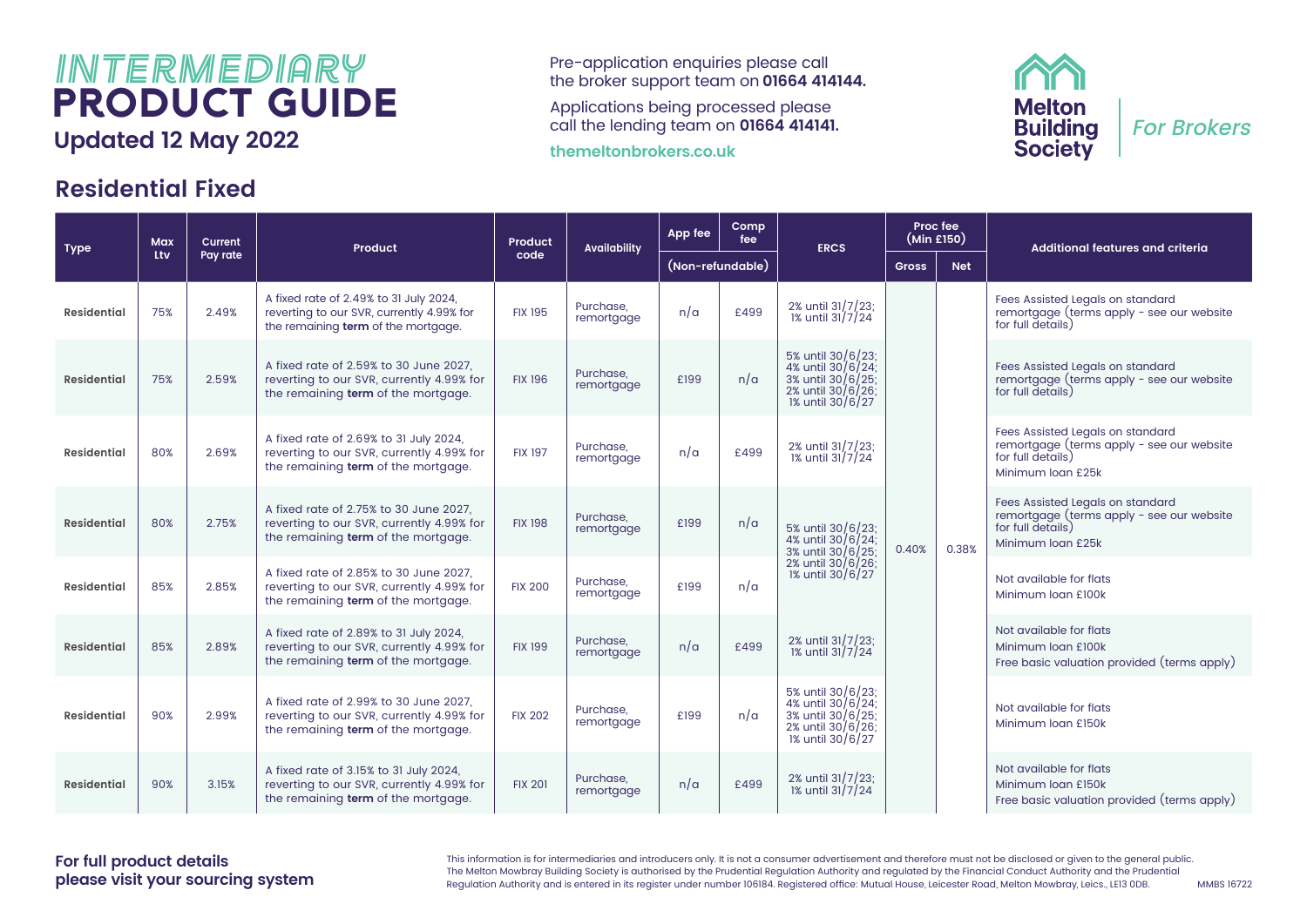### **Residential Discounted**

| <b>Type</b> | Max | <b>Current</b> | Product                                                                                                                                                           | Product         | <b>Availability</b>     | App fee | Comp<br>fee      | <b>ERCS</b>                            |              | Proc fee<br>(Min £150) | Additional features and criteria                                                                                                                                                                                                                                                           |
|-------------|-----|----------------|-------------------------------------------------------------------------------------------------------------------------------------------------------------------|-----------------|-------------------------|---------|------------------|----------------------------------------|--------------|------------------------|--------------------------------------------------------------------------------------------------------------------------------------------------------------------------------------------------------------------------------------------------------------------------------------------|
|             | Ltv | Pay rate       |                                                                                                                                                                   | code            |                         |         | (Non-refundable) |                                        | <b>Gross</b> | <b>Net</b>             |                                                                                                                                                                                                                                                                                            |
| Residential | 80% | 1.99%          | A discount of 3.00% for 24 months.<br>giving a current rate payable of 1.99%.<br>Followed by our SVR, currently 4.99%, for<br>the remaining term of the mortgage. | <b>DISC 052</b> | Purchase.<br>remortgage | £199    | n/a              | 2% year 1;<br>1% year 2;               |              |                        | Fees Assisted Legals on standard remortgage<br>(terms apply - see our website for full details)<br>Switch to Fixed Rate at any time without ERC's<br>Also available on interest only up to 60% LTV<br>Right to Buy - repayment only, Max 65% LTV,<br>Max 100% of discounted purchase price |
| Residential | 75% | 1.89%          | A discount of 3.10% for 24 months, giving<br>a current rate payable of 1.89%. Followed<br>by our SVR, currently 4.99%, for the<br>remaining term of the mortgage. | <b>DISC 051</b> | Purchase,<br>remortgage | £199    | n/a              | $2%$ year $\mathbf{l}$ ;<br>1% year 2; | 0.40%        | 0.38%                  | Fees Assisted Legals on standard remortgage<br>(terms apply - see our website for full details)<br>Switch to Fixed Rate at any time without ERC's<br>Also available on interest only up to 60% LTV<br>Right to Buy - repayment only, Max 65% LTV,<br>Max 100% of discounted purchase price |
| Residential | 60% | 4.99%          | The Society's Standard Variable Rate,<br>currently 4.99%, for the term of the<br>mortgage.                                                                        | <b>SVR007</b>   | Purchase,<br>remortgage | £99     | 1.5%             | n/a                                    |              |                        | <b>Short term finance</b><br>Available on an interest only and capital and<br>interest repayment basis or a combination of<br>the two                                                                                                                                                      |

### **Retirement Interest Only**

| <b>Type</b> | <b>Max</b> | Current  | Product                                                                                         | Product         | <b>Availability</b>     | App fee | Comp<br>fee      | <b>ERCS</b>                                                       | Proc fee     | (Min £150) | Additional features and criteria                                                                                                                                             |
|-------------|------------|----------|-------------------------------------------------------------------------------------------------|-----------------|-------------------------|---------|------------------|-------------------------------------------------------------------|--------------|------------|------------------------------------------------------------------------------------------------------------------------------------------------------------------------------|
|             | Ltv        | Pay rate |                                                                                                 | code            |                         |         | (Non-refundable) |                                                                   | <b>Gross</b> | <b>Net</b> |                                                                                                                                                                              |
| Residential | 50%        | 2.99%    | A discount of 2.00% for the term of the<br>mortgage, giving a current rate payable<br>of 2.99%. | <b>DISC 050</b> | Purchase,<br>remortgage | £199    | £199             | 5% year 1;<br>4% year 2:<br>3% year 3;<br>2% year 4:<br>1% year 5 | 0.45%        | 0.40%      | Minimum age 65 at application for all<br>borrowers<br>Property & Financial Lasting Power of Attorney<br>must be registered within 12 months of<br>completion of the mortgage |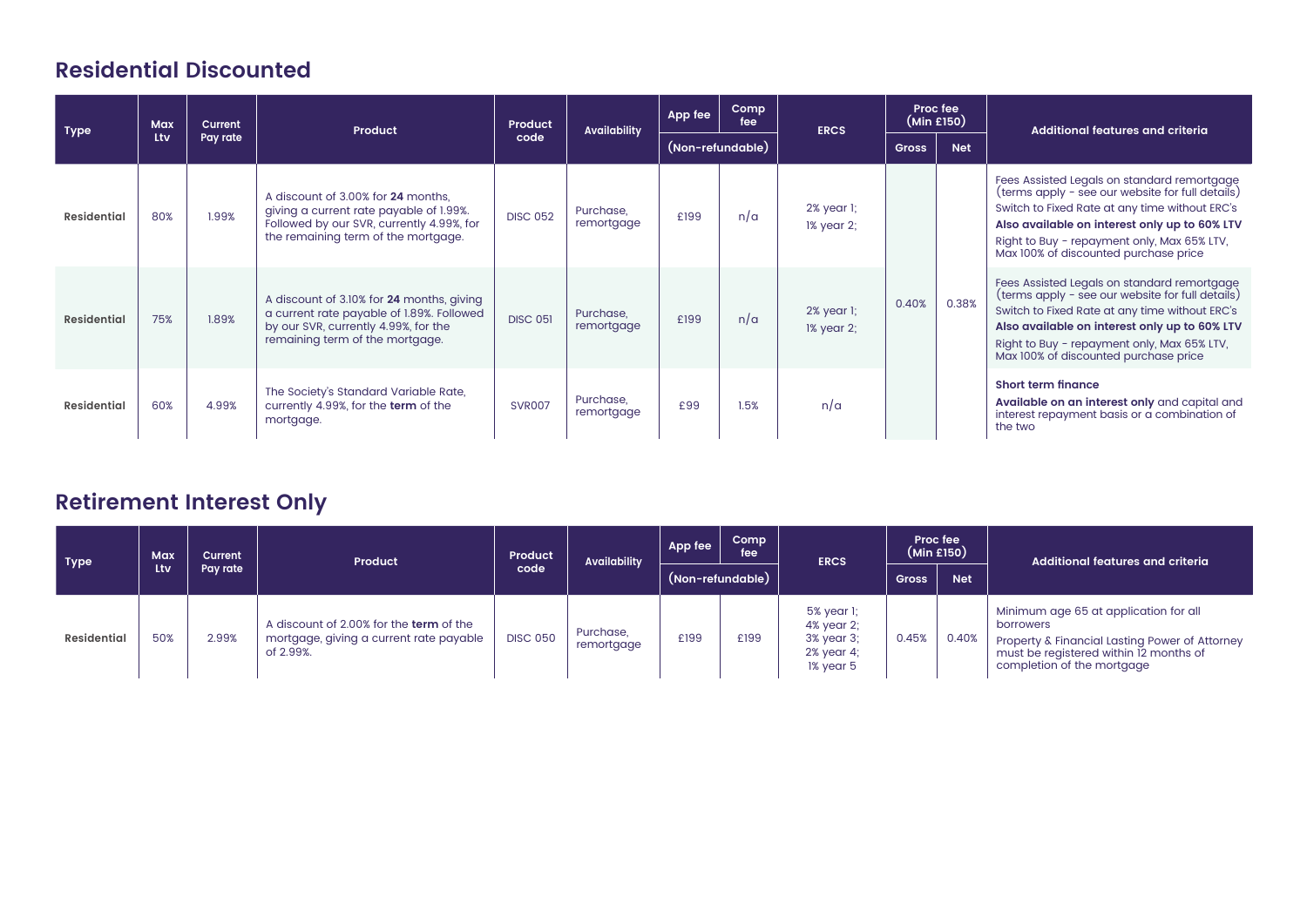## **Shared Ownership**

| <b>Type</b>        | Max | Current  | Product                                                                                                                     | Product        | Availability            | App fee | Comp<br>fee      | <b>ERCS</b>                                                 | (Min £150)   | Proc fee   | Additional features and criteria           |
|--------------------|-----|----------|-----------------------------------------------------------------------------------------------------------------------------|----------------|-------------------------|---------|------------------|-------------------------------------------------------------|--------------|------------|--------------------------------------------|
|                    | Ltv | Pay rate |                                                                                                                             | code           |                         |         | (Non-refundable) |                                                             | <b>Gross</b> | <b>Net</b> |                                            |
| <b>Residential</b> | 90% | 3.25%    | A fixed rate of 3.25% to 30 June 2027.<br>reverting to our SVR, currently 4.99%, for<br>the remaining term of the mortgage. | <b>FIX 205</b> | Purchase,<br>remortgage | n/a     | n/a              | 5% until 30/6/23;<br>4% until 30/6/24;<br>3% until 30/6/25; |              |            | Free basic valuation<br>Minimum Joan £100k |
| <b>Residential</b> | 95% | 3.79%    | A fixed rate of 3.79% to 30 June 2027,<br>reverting to our SVR, currently 4.99% for<br>the remaining term of the mortgage.  | <b>FIX 204</b> | Purchase,<br>remortgage | n/a     | n/a              | 2% until 30/6/26;<br>1% until 30/6/27                       | 0.40%        | 0.38%      | Free basic valuation<br>Minimum Joan £100k |
| <b>Residential</b> | 95% | 3.55%    | A fixed rate of 3.55% to 31 July 2024,<br>reverting to our SVR, currently 4.99% for<br>the remaining term of the mortgage.  | <b>FIX 203</b> | Purchase,<br>remortgage | £199    | n/a              | 2% until 31/7/23;<br>1% until 31/7/24                       |              |            | Free basic valuation<br>Minimum Joan £100k |

### **Self Build and Renovation**

| <b>Type</b>                                        | <b>Max</b> | Current  | Product                                                                                                                                                          | Product       | <b>Availability</b>       | App fee          | Comp<br>fee | <b>ERCS</b>                           | Proc fee<br>(Min £150) |            | Additional features and criteria                                                                                                                                                                                                                                                                                                                         |
|----------------------------------------------------|------------|----------|------------------------------------------------------------------------------------------------------------------------------------------------------------------|---------------|---------------------------|------------------|-------------|---------------------------------------|------------------------|------------|----------------------------------------------------------------------------------------------------------------------------------------------------------------------------------------------------------------------------------------------------------------------------------------------------------------------------------------------------------|
|                                                    | Ltv        | Pay rate |                                                                                                                                                                  | code          |                           | (Non-refundable) |             |                                       | <b>Gross</b>           | <b>Net</b> |                                                                                                                                                                                                                                                                                                                                                          |
| Standard<br>Self Build<br>and<br>Renovation        | 75%        | 4.09%    | A discount of 0.90% for 36 months.<br>giving a current rate payable of 4.09%.<br>Followed by our SVR, currently 4.99% for<br>the remaining term of the mortgage. | SB 048        | <b>Final LTV</b><br>< 75% | £500             | 0.50%       | 3% year 1;<br>2% year 2;<br>1% year 3 |                        |            | On receipt of completion cert and final<br>inspection can have a scheme transfer to<br>another product and ERCs will be waived<br>(subject to eligibility)<br>Family Assist available - Parental Deposit<br>repaid as a final stage payment on<br>completion of the build, subject to final end<br>value being 75% or lower                              |
| <b>Short Term</b><br><b>Self Build</b>             | 75%        | 4.09%    | A discount of 0.90% off the Society's<br>Standard Variable Rate, currently 4.99%,<br>for the term of the mortgage.                                               | SB 050        | <b>Final LTV</b><br>< 75% | £500             | 1%          | n/a                                   | 0.50%                  | 0.45%      | <b>Short term finance</b> - maximum term 5 years.<br>On receipt of completion cert and final<br>inspection can have a scheme transfer to<br>another product (subject to eligibility)                                                                                                                                                                     |
| <b>Eco Self</b><br><b>Build</b>                    | 75%        | 3.79%    | A discount of 1.20% for 36 months.<br>giving a current rate payable of 3.79%.<br>Followed by our SVR, currently 4.99% for<br>the remaining term of the mortgage. | SB 049        | <b>Final LTV</b><br>< 75% | £500             | 0.50%       | 3% year 1;<br>2% year 2;<br>1% year 3 |                        |            | On receipt of final completion certs can have<br>a scheme transfer to another product and<br>ERC's will be waived (subject to eligibility).<br>Available for self build, renovation and<br>conversion where an EPC rating of A or B is<br>expected to be achieved and where at least<br>one renewable energy feature has been<br>designed into the build |
| Standard<br><b>Self Build</b><br>and<br>Renovation | 50%        | 3.49%    | A discount of 1.50% for 36 months.<br>giving a current rate payable of 3.49%.<br>Followed by our SVR, currently 4.99% for<br>the remaining term of the mortgage. | <b>SB 051</b> | <b>Final LTV</b><br>< 50% | £500             | 0.50%       |                                       |                        |            | On receipt of final completion certs can have<br>a scheme transfer to another product and<br>ERC's will be waived (subject to eligibility).                                                                                                                                                                                                              |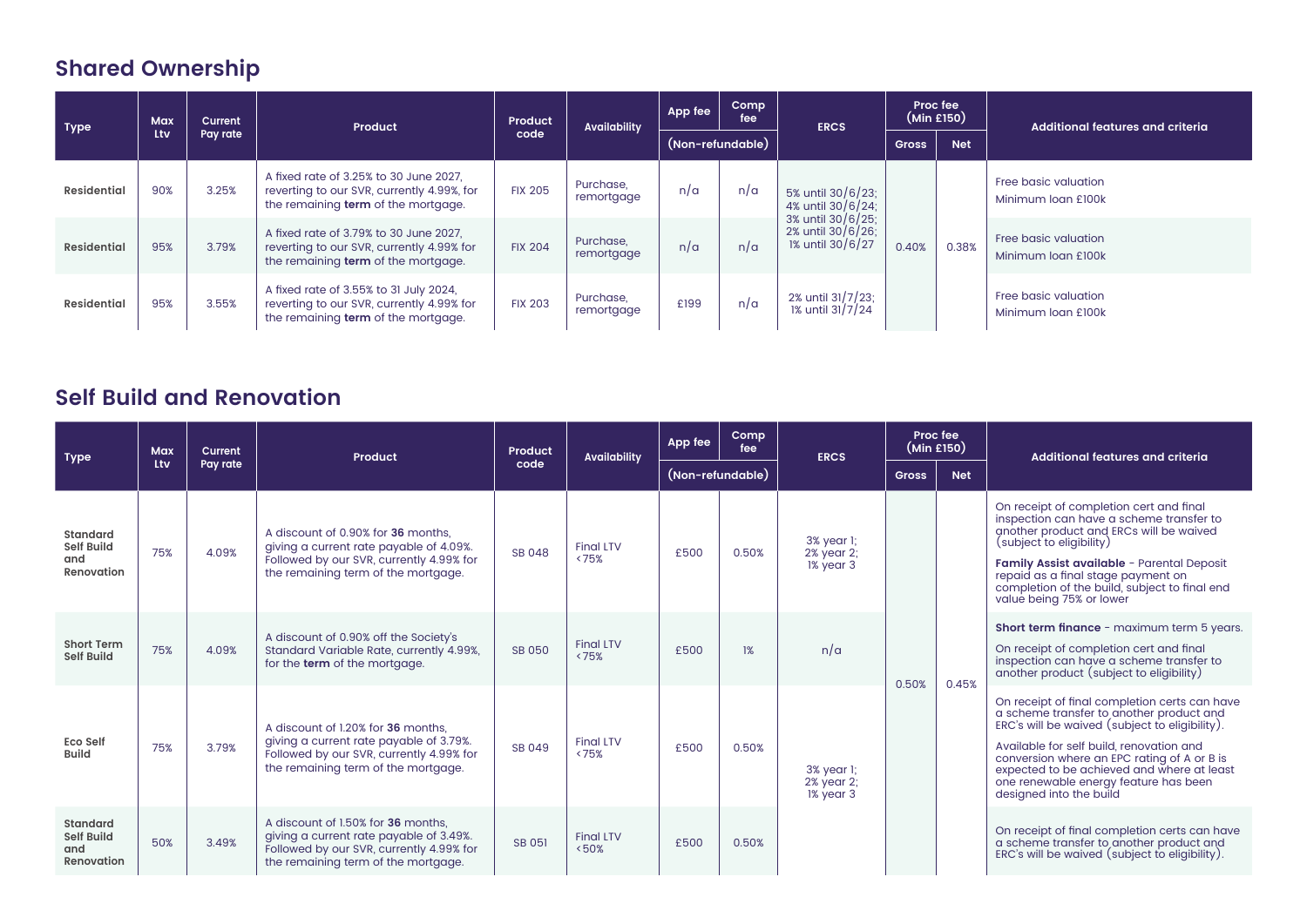## **Buy to Let**

| <b>Type</b>            | <b>Max</b><br>Current<br>Ltv<br>Pay rate | Product | Product                                                                                                                                                           | <b>Availability</b>                                      | App fee                 | Comp<br>fee      | <b>ERCS</b> | Proc fee<br>(Min £150)                                                                               |              | <b>Additional features and criteria</b> |                              |
|------------------------|------------------------------------------|---------|-------------------------------------------------------------------------------------------------------------------------------------------------------------------|----------------------------------------------------------|-------------------------|------------------|-------------|------------------------------------------------------------------------------------------------------|--------------|-----------------------------------------|------------------------------|
|                        |                                          |         |                                                                                                                                                                   | code                                                     |                         | (Non-refundable) |             |                                                                                                      | <b>Gross</b> | <b>Net</b>                              |                              |
| Buy to Let             | 60%                                      | 2.19%   | A variable rate, currently 4.99%, with a<br>discount of 2.80% for the term of the<br>mortgage, giving a current rate of 2.19%.                                    | <b>BTL 081</b>                                           | Purchase,<br>remortgage | n/a              | n/a         |                                                                                                      |              |                                         |                              |
| Consumer<br>Buy to Let | 60%                                      | 2.19%   | A variable rate, currently 4.99%, with a<br>discount of 2.80% for the term of the<br>mortgage, giving a current rate of 2.19%.                                    | <b>BTL 104</b>                                           | Purchase,<br>remortgage | n/a              | n/a         | 5% year 1;<br>4% year 2:<br>3% year 3;<br>2% year 4:<br>1% year 5                                    |              |                                         |                              |
| Family<br>Buy to Let   | 60%                                      | 2.99%   | A variable rate, currently 4.99%, with a<br>discount of 2.00%, for the term of the<br>mortgage, giving a current rate of 2.99%.                                   | <b>BTL 069</b>                                           | Purchase,<br>remortgage | n/a              | n/a         |                                                                                                      |              |                                         |                              |
| Buy to Let             | 75%                                      | 2.79%   | A fixed rate of 2.79% to 31 July 2024,<br>reverting to our SVR, currently 4.99% for the<br>remaining term of the mortgage.                                        | <b>BTL 130</b>                                           | Purchase,<br>remortgage | £199             | £399        | 2% until 31/7/23;<br>$\frac{20}{1\%}$ until 31/7/24                                                  |              |                                         | Maximum 60% LTV on leasehold |
| Buy to Let             | 75%                                      | 1.99%   | A discount of 3.00% for 24 months.<br>giving a current rate payable of 1.99%.<br>Followed by our SVR, currently 4.99%, for<br>the remaining term of the mortgage. | <b>BTL 094</b>                                           | Purchase.<br>remortgage | £199             | £399        | 2% year 1;<br>1% year 2                                                                              |              |                                         | Maximum 60% LTV on leasehold |
| Consumer<br>Buy to Let | 75%                                      | 2.49%   | A variable rate, currently 4.99%, with a<br>discount of 2.50% for the term of the<br>mortgage, giving a current rate of 2.49%.                                    | <b>BTL 103</b>                                           | Purchase.<br>remortgage | n/a              | £399        | 5% vear 1:<br>4% year 2:                                                                             | 0.45%        | 0.40%                                   | Maximum 60% LTV on leasehold |
| Family<br>Buy to Let   | 75%                                      | 3.29%   | A variable rate, currently 4.99%, with<br>a discount of 1.7%, for the term of the<br>mortgage, giving a current rate of 3.29%.                                    | <b>BTL 068</b>                                           | Purchase.<br>remortgage | £199             | £399        | 3% year 3;<br>2% year 4;<br>1% year 5                                                                |              |                                         | Maximum 60% LTV on leasehold |
| Holiday<br>Buy to Let  | 75%                                      | 2.99%   | A discount of 2.00% for 24 months, giving<br>a current rate payable of 2.99%. Followed<br>by our SVR, currently 4.99%, for the<br>remaining term of the mortgage. | <b>BTL 122</b><br>Non-Reg<br><b>BTL 123</b><br>Regulated | Purchase,<br>remortgage | £199             | £599        | 2% year 1;<br>1% year 2                                                                              |              |                                         | Maximum 60% LTV on leasehold |
| Holiday<br>Buy to Let  | 75%                                      | 3.09%   | A fixed rate of 3.09% to 31 July 2024,<br>reverting to our SVR, currently 4.99% for<br>the remaining term of the mortgage.                                        | <b>BTL 129</b><br>Non-Reg<br><b>BTL 128</b><br>Regulated | Purchase.<br>remortgage | £199             | £999        | 2% until 31/7/23:<br>1% until 31/7/24                                                                |              |                                         | Maximum 60% LTV on leasehold |
| Holiday<br>Buy to Let  | 75%                                      | 3.59%   | A fixed rate of 3.59% to 30 June 2027.<br>reverting to our SVR, currently 4.99%, for<br>the remaining term of the mortgage.                                       | <b>BTL 131</b><br>Non-Reg<br><b>BTL 132</b><br>Regulated | Purchase.<br>remortgage | £199             | £999        | 5% until 30/6/23;<br>4% until 30/6/24;<br>3% until 30/6/25;<br>2% until 30/6/26;<br>1% until 30/6/27 |              |                                         | Maximum 60% LTV on leasehold |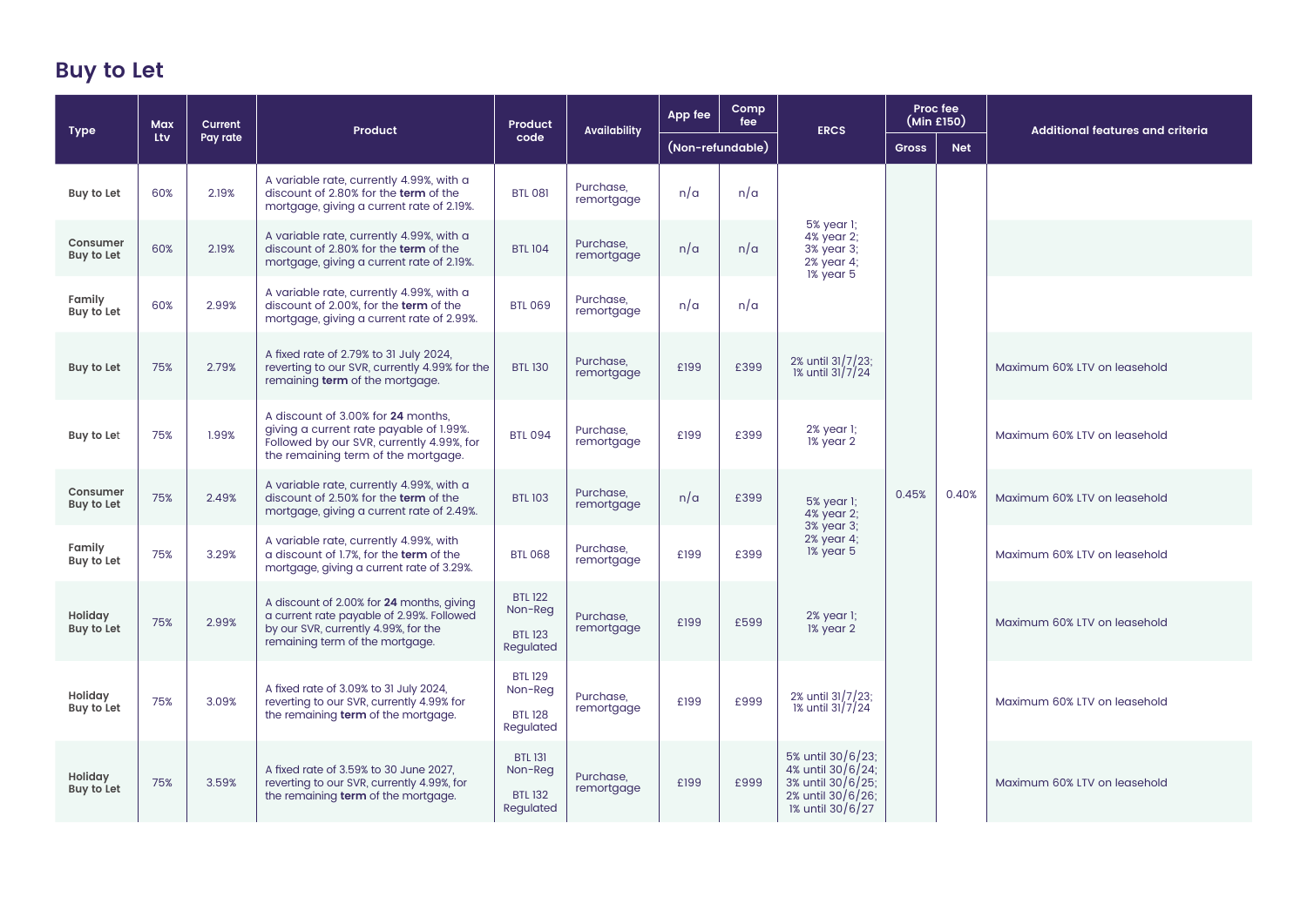# **Product Transfers for Existing Customers**

### **Residential Discounted**

| <b>Type</b>                | <b>Max</b> | Current  | <b>Product</b>                                                                                                                                                   | Product         | <b>Availability</b>             | App fee          | Comp<br>fee | <b>ERCS</b>                           | Proc fee<br>(Min £150) |            | <b>Additional features and criteria</b>                                 |
|----------------------------|------------|----------|------------------------------------------------------------------------------------------------------------------------------------------------------------------|-----------------|---------------------------------|------------------|-------------|---------------------------------------|------------------------|------------|-------------------------------------------------------------------------|
|                            | Ltv        | Pay rate |                                                                                                                                                                  | code            |                                 | (Non-refundable) |             |                                       | <b>Gross</b>           | <b>Net</b> |                                                                         |
| Product<br><b>Transfer</b> | 95%        | 2.95%    | A discount of 2.04% for 24 months, giving<br>a current rate payable of 2.95%. Followed<br>by our SVR, currently 4.99% for the<br>remaining term of the mortgage. | <b>STDR 128</b> | Product<br><b>Transfer Only</b> | N/A              | N/A         | 2% year 1;                            |                        |            | Shared Ownership also accepted<br>Interest only available up to 60% LTV |
| Product<br><b>Transfer</b> | 90%        | 2.35%    | A discount of 2.64% for 24 months, giving<br>a current rate payable of 2.35%.<br>Followed by our SVR, currently 4.99% for<br>the remaining term of the mortgage. | <b>STDR 124</b> | Product<br><b>Transfer Only</b> | N/A              | N/A         | 1% year 2                             |                        |            | Shared Ownership also accepted<br>Interest only available up to 60% LTV |
| Product<br><b>Transfer</b> | 90%        | 2.45%    | A discount of 2.54% for 36 months, giving<br>a current rate payable of 2.45%.<br>Followed by our SVR, currently 4.99% for<br>the remaining term of the mortgage. | <b>STDR 126</b> | Product<br><b>Transfer Only</b> | N/A              | N/A         | 3% year 1;<br>2% year 2;<br>1% year 3 |                        |            | Shared Ownership also accepted<br>Interest only available up to 60% LTV |
| Product<br><b>Transfer</b> | 85%        | 2.15%    | A discount of 2.84% for 24 months, giving<br>a current rate payable of 2.15%.<br>Followed by our SVR, currently 4.99% for<br>the remaining term of the mortgage. | <b>STDR 127</b> | Product<br><b>Transfer Only</b> | N/A              | N/A         | 2% year 1;<br>1% year 2               | 0.26%                  | 0.25%      | Shared Ownership also accepted<br>Interest only available up to 60% LTV |
| Product<br><b>Transfer</b> | 85%        | 2.25%    | A discount of 2.74% for 36 months, giving<br>a current rate payable of 2.25%.<br>Followed by our SVR, currently 4.99% for<br>the remaining term of the mortgage. | <b>STDR 125</b> | Product<br><b>Transfer Only</b> | N/A              | N/A         | 3% year 1;<br>2% year 2;<br>1% year 3 |                        |            | Shared Ownership also accepted<br>Interest only available up to 60% LTV |
| Product<br><b>Transfer</b> | 80%        | 1.85%    | A discount of 3.14% for 24 months, giving<br>a current rate payable of 1.85%.<br>Followed by our SVR, currently 4.99% for<br>the remaining term of the mortgage. | <b>STDR 123</b> | Product<br><b>Transfer Only</b> | N/A              | N/A         | 2% year 1;<br>1% year 2               |                        |            | Shared Ownership also accepted<br>Interest only available up to 60% LTV |
| Product<br><b>Transfer</b> | 80%        | 1.95%    | A discount of 3.04% for 36 months, giving<br>a current rate payable of 1.95%.<br>Followed by our SVR, currently 4.99% for<br>the remaining term of the mortgage. | <b>STDR 122</b> | Product<br><b>Transfer Only</b> | N/A              | N/A         | 3% year 1;<br>2% year 2;<br>1% year 3 |                        |            | Shared Ownership also accepted<br>Interest only available up to 60% LTV |
| Product<br><b>Transfer</b> | 75%        | 1.65%    | A discount of 3.34% for 24 months, giving<br>a current rate payable of 1.65%.<br>Followed by our SVR, currently 4.99% for<br>the remaining term of the mortgage. | <b>STDR 130</b> | Product<br><b>Transfer Only</b> | N/A              | N/A         | 2% year 1;<br>1% year 2               |                        |            | Shared Ownership also accepted<br>Interest only available up to 60% LTV |
| Product<br><b>Transfer</b> | 75%        | 1.75%    | A discount of 3.24% for 36 months, giving<br>a current rate payable of 1.75%.<br>Followed by our SVR, currently 4.99% for<br>the remaining term of the mortgage. | <b>STDR 129</b> | Product<br><b>Transfer Only</b> | N/A              | N/A         | 3% year 1;<br>2% year 2;<br>1% year 3 |                        |            | Shared Ownership also accepted<br>Interest only available up to 60% LTV |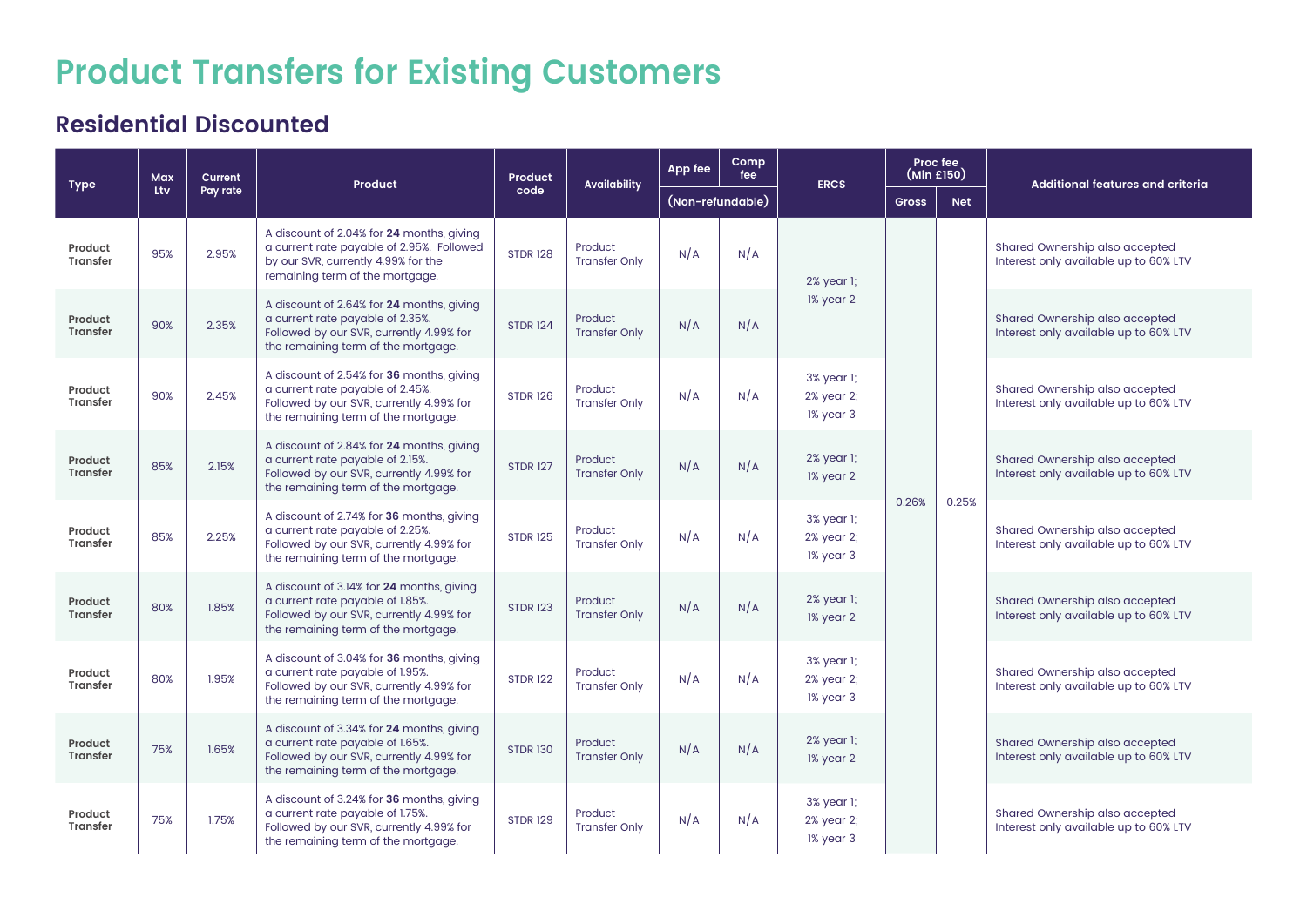### **Self Build**

| Type                                                 | Max | <b>Current</b> | Product                                                                                                                                                          | <b>Product</b>  | <b>Availability</b>             | App fee | Comp<br>fee      | <b>ERCS</b>                           |              | Proc fee<br>(Min £150) | Additional features and criteria                                                       |
|------------------------------------------------------|-----|----------------|------------------------------------------------------------------------------------------------------------------------------------------------------------------|-----------------|---------------------------------|---------|------------------|---------------------------------------|--------------|------------------------|----------------------------------------------------------------------------------------|
|                                                      | Ltv | Pav rate       |                                                                                                                                                                  | code            |                                 |         | (Non-refundable) |                                       | <b>Gross</b> | <b>Net</b>             |                                                                                        |
| Self Build<br>Standard<br>Product<br><b>Transfer</b> | 75% | 4.59%          | A discount of 0.40% for 36 months.<br>giving a current rate payable of 4.59%.<br>Followed by our SVR, currently 4.99% for<br>the remaining term of the mortgage. | <b>STDR 115</b> | Product<br><b>Transfer Only</b> | N/A     | N/A              | 3% year 1;<br>2% year 2:<br>1% year 3 | 0.26%        | 0.25%                  | Funds released after each stage<br>Portable<br>Overpayments<br>Interest only available |

### **Residential Fixed**

| <b>Type</b>                | Max | <b>Current</b> | Product                                                                                                                    | Product         | <b>Availability</b>             | App fee          | Comp<br>fee | <b>ERCS</b>                                                                                          | Proc fee<br>(Min E150) |            | <b>Additional features and criteria</b>                                 |
|----------------------------|-----|----------------|----------------------------------------------------------------------------------------------------------------------------|-----------------|---------------------------------|------------------|-------------|------------------------------------------------------------------------------------------------------|------------------------|------------|-------------------------------------------------------------------------|
|                            | Ltv | Pay rate       |                                                                                                                            | code            |                                 | (Non-refundable) |             |                                                                                                      | <b>Gross</b>           | <b>Net</b> |                                                                         |
| Product<br><b>Transfer</b> | 95% | 3.39%          | A fixed rate of 3.39% to 30 June 2027,<br>reverting to our SVR, currently 4.99% for the<br>remaining term of the mortgage. | <b>STFX 138</b> | Product<br><b>Transfer Only</b> | N/A              | N/A         | 5% until 30/6/23;<br>4% until 30/6/24;<br>3% until 30/6/25;<br>2% until 30/6/26;<br>1% until 30/6/27 |                        |            | Shared Ownership also accepted<br>Interest only available up to 60% LTV |
| Product<br><b>Transfer</b> | 95% | 3.25%          | A fixed rate of 3.25% to 31 July 2025,<br>reverting to our SVR, currently 4.99% for the<br>remaining term of the mortgage. | <b>STFX 131</b> | Product<br><b>Transfer Only</b> | N/A              | N/A         | 3% until 31/7/23:<br>2% until 31/7/24;<br>1% until 31/7/25                                           |                        |            | Shared Ownership also accepted<br>Interest only available up to 60% LTV |
| Product<br><b>Transfer</b> | 90% | 3.05%          | A fixed rate of 3.05% to 30 June 2027,<br>reverting to our SVR, currently 4.99% for the<br>remaining term of the mortgage. | <b>STFX 139</b> | Product<br><b>Transfer Only</b> | N/A              | N/A         | 5% until 30/6/23:<br>4% until 30/6/24;<br>3% until 30/6/25;<br>2% until 30/6/26;<br>1% until 30/6/27 |                        |            | Shared Ownership also accepted<br>Interest only available up to 60% LTV |
| Product<br><b>Transfer</b> | 90% | 2.79%          | A fixed rate of 2.79% to 31 July 2025,<br>reverting to our SVR, currently 4.99% for the<br>remaining term of the mortgage. | <b>STFX 130</b> | Product<br><b>Transfer Only</b> | N/A              | N/A         | 3% until 31/7/23;<br>2% until 31/7/24;<br>1% until 31/7/25                                           |                        |            | Shared Ownership also accepted<br>Interest only available up to 60% LTV |
| Product<br><b>Transfer</b> | 85% | 2.55%          | A fixed rate of 2.55% to 30 June 2027.<br>reverting to our SVR, currently 4.99% for the<br>remaining term of the mortgage. | <b>STFX 141</b> | Product<br><b>Transfer Only</b> | N/A              | N/A         | 5% until 30/6/23;<br>4% until 30/6/24;<br>3% until 30/6/25;<br>2% until 30/6/26;<br>1% until 30/6/27 | 0.26%                  | 0.25%      | Shared Ownership also accepted<br>Interest only available up to 60% LTV |
| Product<br><b>Transfer</b> | 80% | 2.45%          | A fixed rate of 2.45% to 31 July 2025,<br>reverting to our SVR, currently 4.99% for the<br>remaining term of the mortgage. | <b>STFX 132</b> | Product<br><b>Transfer Only</b> | N/A              | N/A         | 3% until 31/7/23;<br>2% until 31/7/24;<br>1% until 31/7/25                                           |                        |            | Shared Ownership also accepted<br>Interest only available up to 60% LTV |
| Product<br><b>Transfer</b> | 75% | 2.55%          | A fixed rate of 2.55% to 30 June 2027.<br>reverting to our SVR, currently 4.99% for<br>the remaining term of the mortgage. | <b>STFX 140</b> | Product<br><b>Transfer Only</b> | N/A              | N/A         | 5% until 30/6/23:<br>4% until 30/6/24;<br>3% until 30/6/25;<br>2% until 30/6/26;<br>1% until 30/6/27 |                        |            | Shared Ownership also accepted<br>Interest only available up to 60% LTV |
| Product<br><b>Transfer</b> | 75% | 2.35%          | A fixed rate of 2.35% to 31 July 2025,<br>reverting to our SVR, currently 4.99% for<br>the remaining term of the mortgage. | <b>STFX 133</b> | Product<br><b>Transfer Only</b> | N/A              | N/A         | 3% until 31/7/23:<br>2% until 31/7/24;<br>1% until 31/7/25                                           |                        |            | Shared Ownership also accepted<br>Interest only available up to 60% LTV |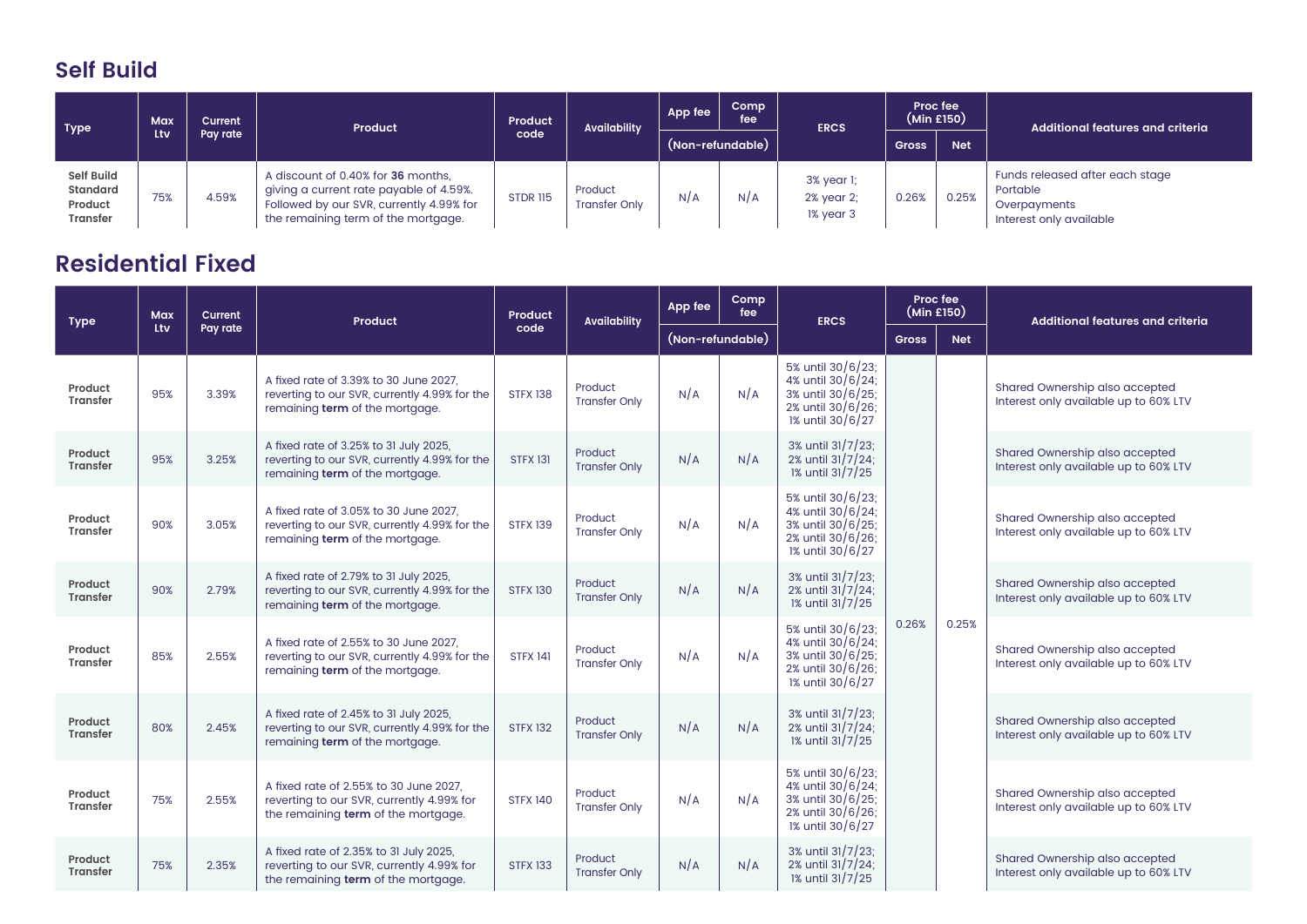## **Buy to Let**

| <b>Type</b>                                      | Max | <b>Current</b> | Product                                                                                         | Product                   | <b>Availability</b>             | App fee          | <b>Comp</b><br>fee | <b>ERCS</b>                           | Proc fee<br>(Min £150) |            | Additional features and criteria |
|--------------------------------------------------|-----|----------------|-------------------------------------------------------------------------------------------------|---------------------------|---------------------------------|------------------|--------------------|---------------------------------------|------------------------|------------|----------------------------------|
|                                                  | Ltv | Pay rate       |                                                                                                 | code                      |                                 | (Non-refundable) |                    |                                       | <b>Gross</b>           | <b>Net</b> |                                  |
| <b>BTL</b><br>Product<br><b>Transfer</b>         | 75% | 2.19%          | A discount of 2.80% for the term of the<br>mortgage, giving a current rate payable<br>of 2.19%. | <b>BTL 083</b>            | Product<br><b>Transfer Only</b> | N/A              | N/A                |                                       |                        |            | Interest only available          |
| Consumer<br><b>BTL Product</b><br>Transfer       | 75% | 2.19%          | A discount of 2.80% for the term of the<br>mortgage, giving a current rate payable<br>of 2.19%. | <b>BTL 082</b>            | Product<br><b>Transfer Only</b> | N/A              | N/A                | 5% year 1;<br>4% year 2;              |                        |            | Interest only available          |
| <b>Family BTL</b><br>Product<br><b>Transfer</b>  | 75% | 2.99%          | A discount of 2.00% for the term of the<br>mortgage, giving a current rate payable<br>of 2.99%. | <b>BTL 087</b>            | Product<br><b>Transfer Only</b> | N/A              | N/A                | 3% year 3;<br>2% year 4;<br>1% year 5 | 0.26%                  | 0.25%      | Interest only available          |
| <b>Holiday BTL</b><br>Product<br><b>Transfer</b> | 75% | 2.49%          | A discount of 2.50% for the term of the<br>mortgage, giving a current rate payable<br>of 2.49%. | <b>BTL 032</b><br>Non-Req | Product<br><b>Transfer Only</b> | N/A              | N/A                |                                       |                        |            | Interest only available          |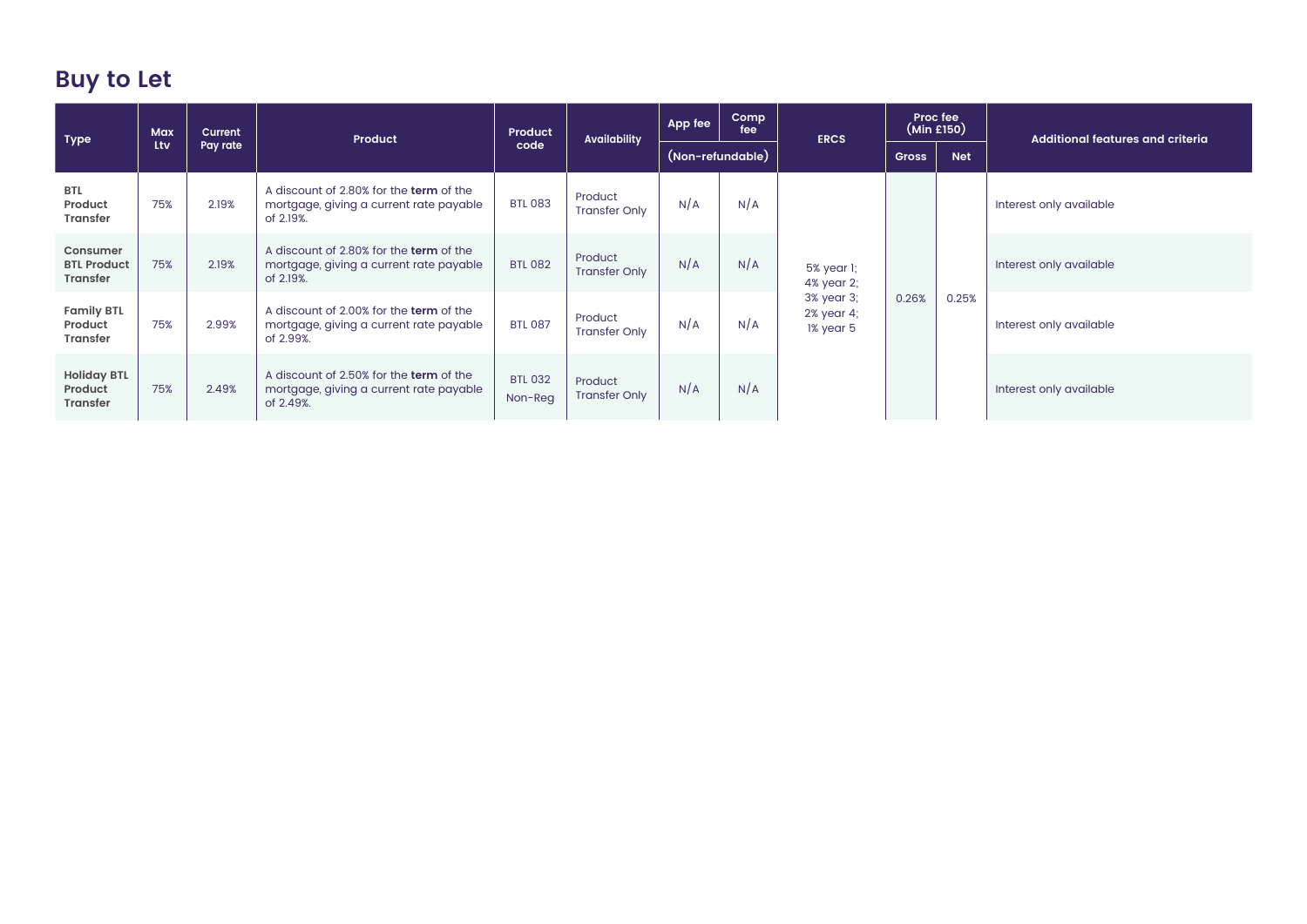### **General Criteria**

(Other lending criteria may apply, please see our Lending Criteria Guidelines for further details)

|                                                                                                                                        | <b>Residential</b>                                                                                                   |                                        | <b>Self Build</b><br><b>Buy to Let</b> |                                                               |                                                                                                                                                                                                                                   |                                                                                                                                                                                           |                                      |
|----------------------------------------------------------------------------------------------------------------------------------------|----------------------------------------------------------------------------------------------------------------------|----------------------------------------|----------------------------------------|---------------------------------------------------------------|-----------------------------------------------------------------------------------------------------------------------------------------------------------------------------------------------------------------------------------|-------------------------------------------------------------------------------------------------------------------------------------------------------------------------------------------|--------------------------------------|
|                                                                                                                                        | Purchase/remortgage                                                                                                  | <b>Shared Ownership</b>                | <b>Standard</b>                        | Holiday<br><b>Rental Income</b>                               | Family                                                                                                                                                                                                                            | Standard/Eco                                                                                                                                                                              | <b>Advance</b>                       |
| <b>Affordability</b>                                                                                                                   | Affordability calculator applies                                                                                     |                                        | 145% of 5.5%                           | 130% of 5.5%                                                  | 145% of 5.5%                                                                                                                                                                                                                      |                                                                                                                                                                                           | Affordability calculator applies     |
| Minimum age                                                                                                                            | 18                                                                                                                   |                                        |                                        | 25                                                            |                                                                                                                                                                                                                                   |                                                                                                                                                                                           | 25                                   |
| Max age at end of term                                                                                                                 | 80 (if retired see Age Requirements)                                                                                 |                                        | No Max                                 | No Max                                                        | 80                                                                                                                                                                                                                                |                                                                                                                                                                                           | 80 (if retired see Age Requirements) |
| Max no applicants                                                                                                                      |                                                                                                                      |                                        |                                        | $\overline{\mathcal{A}}$                                      |                                                                                                                                                                                                                                   |                                                                                                                                                                                           |                                      |
| Location                                                                                                                               |                                                                                                                      |                                        |                                        | <b>England and Wales</b>                                      |                                                                                                                                                                                                                                   |                                                                                                                                                                                           |                                      |
| Min Ioan                                                                                                                               | £25,000 (Short term finance<br>£100,000)                                                                             | £100,000                               |                                        | £25,000                                                       |                                                                                                                                                                                                                                   |                                                                                                                                                                                           | £100,000                             |
| Max loan/LTV<br><b>Restrictions apply to New</b><br><b>Build properties.</b><br>Please refer to Lending<br><b>Criteria Guidelines.</b> | £300k/90-95%<br>£400k/80-90%<br>£500k/75-80%<br>$E$ lm/up to 75%<br><b>Max 60%</b><br>within London<br>£250k/65% RTB | £250k/95%<br>of share<br>(max 75% LTV) |                                        | £500k / 75%<br>(60% for leasehold property)                   |                                                                                                                                                                                                                                   | $E$ lm/75%<br>£250k/75%<br>for<br><b>Family Assist</b>                                                                                                                                    | £350k/75%                            |
| Min term                                                                                                                               |                                                                                                                      |                                        |                                        | 5 (Short term finance 12 months)                              |                                                                                                                                                                                                                                   |                                                                                                                                                                                           |                                      |
| Max term                                                                                                                               |                                                                                                                      |                                        |                                        | 40 (Short term finance 5 years)                               |                                                                                                                                                                                                                                   |                                                                                                                                                                                           |                                      |
| <b>Repayment method</b>                                                                                                                |                                                                                                                      |                                        |                                        | Capital and Interest, Interest Only, Part and Part            |                                                                                                                                                                                                                                   |                                                                                                                                                                                           |                                      |
| <b>FTB</b>                                                                                                                             |                                                                                                                      | Yes (Short term finance No)            |                                        |                                                               |                                                                                                                                                                                                                                   |                                                                                                                                                                                           | <b>Yes</b>                           |
| Min income                                                                                                                             | N/A                                                                                                                  |                                        | £25k                                   | £25k                                                          | £25k                                                                                                                                                                                                                              |                                                                                                                                                                                           | N/A                                  |
| Employment                                                                                                                             |                                                                                                                      |                                        |                                        |                                                               | Continuous employment for 12 months, current employment 3 months, permanent, not in probation.                                                                                                                                    |                                                                                                                                                                                           |                                      |
| Self employment                                                                                                                        |                                                                                                                      |                                        |                                        | Minimum 24 months trading                                     |                                                                                                                                                                                                                                   |                                                                                                                                                                                           |                                      |
| <b>Income verification</b>                                                                                                             |                                                                                                                      |                                        |                                        |                                                               | Employed: 3 months payslips, employment reference where overtime/bonus is included<br>SA302 acceptable below 75% LTV for last 2 years and Tax Year Overviews<br>Buy to Let: SA302 acceptable to evidence income for self employed | Self employed: 2 years accounts (1 year for BTL applications) plus projection and qualified account's reference                                                                           |                                      |
| Other requirements                                                                                                                     |                                                                                                                      |                                        |                                        | proof of deposit for purchases                                |                                                                                                                                                                                                                                   | Full credit search, proof of residency for last 12 months, proof of identity (provided by intermediary), proof of mortgage/rent payments, proof of income, last 3 months bank statements, |                                      |
| Property                                                                                                                               |                                                                                                                      |                                        |                                        | Traditionally built houses, bungalows and leasehold flats.    |                                                                                                                                                                                                                                   | Exclusions: non standard construction, properties affected by subsidence, flats in blocks greater than 4 floors, BTL Leasehold properties greater than 60% LTV                            |                                      |
| Min property val                                                                                                                       |                                                                                                                      |                                        |                                        | £90k                                                          |                                                                                                                                                                                                                                   |                                                                                                                                                                                           |                                      |
| <b>Valuations</b>                                                                                                                      |                                                                                                                      |                                        |                                        | Desktop valuations up to 75% LTV subject to meeting criteria. | Physical valuations arranged where DV criteria not met and for all applications above 75% LTV                                                                                                                                     |                                                                                                                                                                                           |                                      |
| <b>Solicitors</b>                                                                                                                      |                                                                                                                      |                                        |                                        |                                                               | The Group operates a panel of solicitors and licensed conveyancers, which is managed by LMS.<br>New firms may be added (terms apply). Applicant to pay all fees direct to solicitor                                               |                                                                                                                                                                                           |                                      |
| <b>Buildings insurance</b>                                                                                                             |                                                                                                                      |                                        |                                        | Required, arranged by applicant                               |                                                                                                                                                                                                                                   |                                                                                                                                                                                           |                                      |